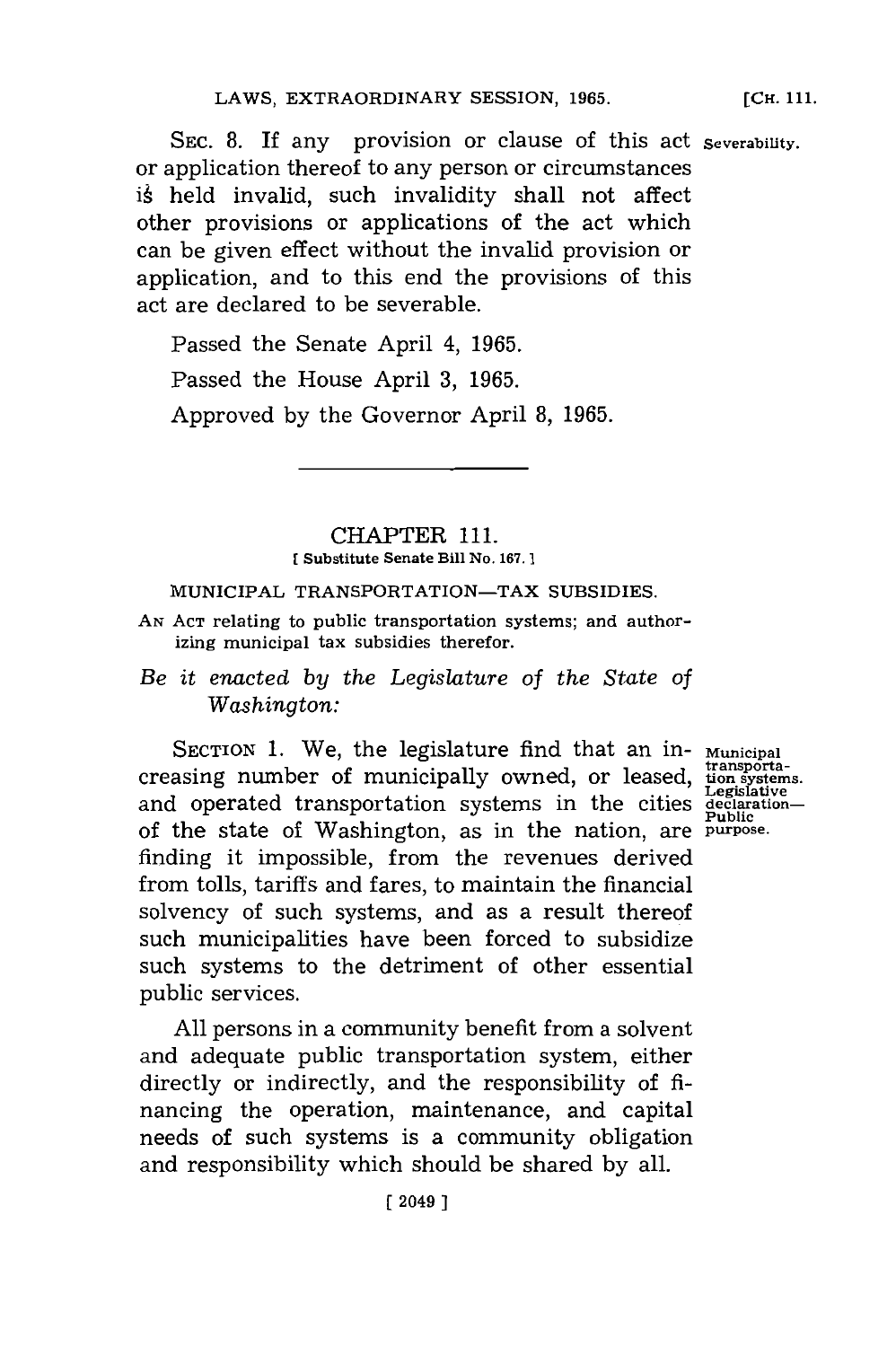**CH. 111.]**

**transporta-Public**

**Municipal** We further find and declare that the mainte**tion systemns.** nance and operation of an adequate public transportation system is an absolute necessity and is **purpose.** essential to the economic, industrial and cultural growth, development and prosperity of a municipality and of the state and nation, and to protect the health and welfare of the residents of such municipalities and the public in general.

> We further find and declare that the appropriation of general funds and levying and collection of taxes **by** such municipalities as authorized in the succeeding sections of this act is necessary, and any funds so derived and expended are for a public purpose for which public funds may properly be used.

**Definitions. SEC.** 2. The following terms, however used or referred to in this chapter, shall have the following meanings, unless a different meaning is required **by** the context:

> **(1)** "Corporate authority" shall mean the council or other legislative body of a municipality.

> (2) "Municipality" shall mean any incorporated city of the first class in the state.

> **(3)** "Person" shall mean any individual, firm, partnership, corporation, company, association, joint stock association, school district or political subdivision of the state, fraternal, benevolent, religious or charitable society, club or organization, and shall include any trustee, receiver, assignee, or other person acting in a similar representative capacity. The term "person" shall not be construed to include the United States nor the state of Washington.

> SEc. **3.** The corporate authorities of any municipality are authorized to appropriate general funds for the operation, maintenance, and capital needs of municipally owned or leased and municipally op-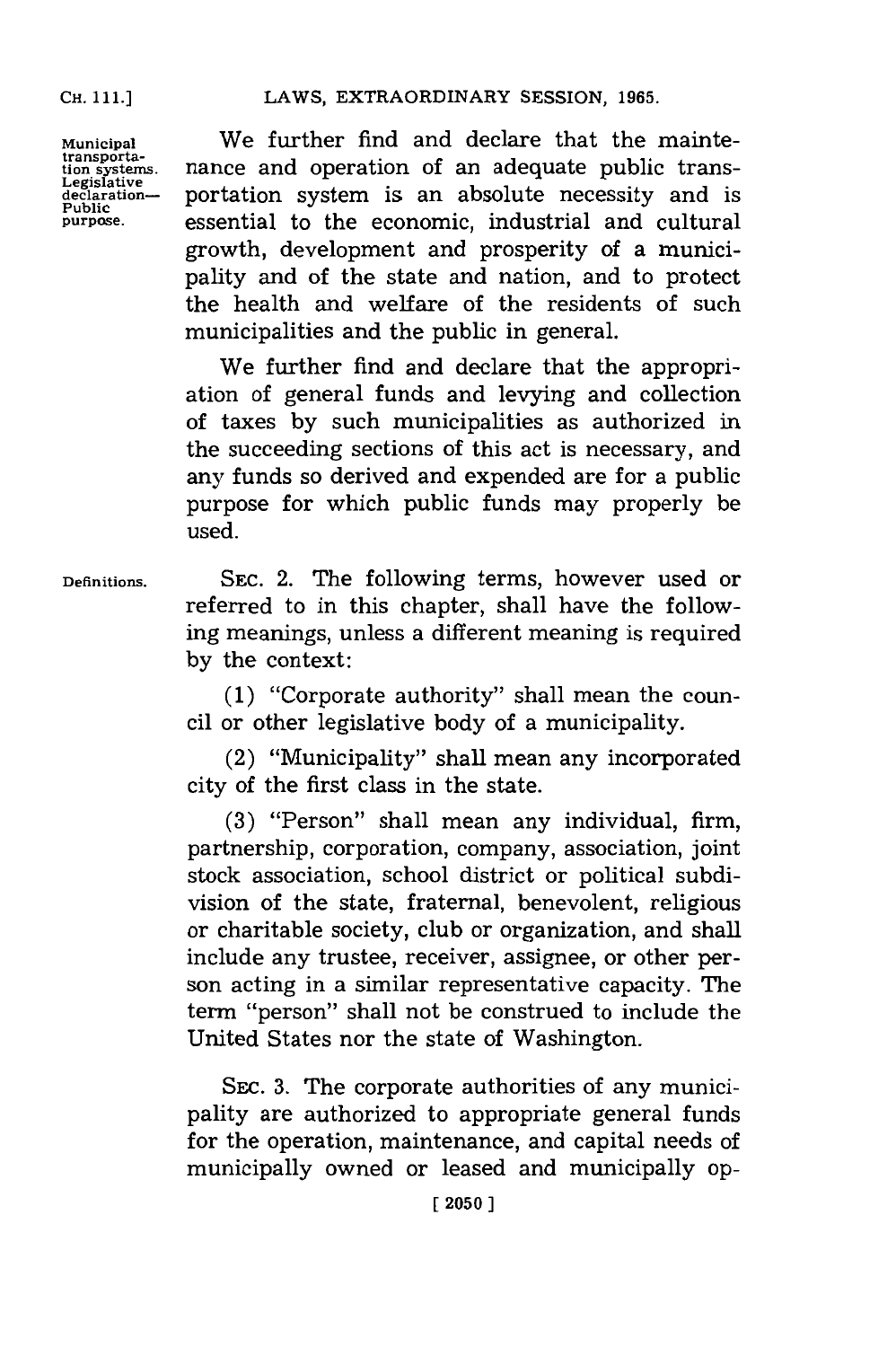**[CH, 111.**

erated public transportation systems subject to the right of referendum as provided **by** statute or charter.

SEC. 4. The corporate authorities of a municipal- **Excise**, and ity are authorized to adopt ordinances for the levy occupation and collection of excise taxes and/or for the imposi-<br>tion of an additional tax for the act or privilege of <sup>Limitation</sup> tion of an additional tax for the act or privilege of engaging in business activities. Such business and occupation tax shall be imposed in such amounts as fixed and determined **by** the corporate authorities of the municipality and shall be measured **by** the application of rates against value of products, gross proceeds of sales, or gross income of the business, as the case may be. The terms "business", "engaging in business", "gross proceeds of sales", and "gross income of the business" shall for the purpose of this act have the same meanings as defined and set forth in chapter 82.04 RCW or as said chapter may hereafter be amended.

The excise taxes other than the business and occupation tax above provided for shall be levied and collected from all persons within the municipality who are served and billed for any one or more public utility services owned and operated **by** such municipality in such amounts as shall be fixed and determined **by** the corporate authorities of the municipality: *Provided,* That such excise tax shall not exceed one dollar per month for each housing unit. For the purposes of this section, the term "housing unit" shall mean a building or portion thereof designed for or used as the residence or living quarters of one or more persons living together, or of one family.

**All** taxes herein authorized shall be taxes other than a retail sales tax defined in chapter **82.08** RCW and a use tax defined in chapter **82.12** RCW, and the municipality shall appropriate and use the proceeds derived from all taxes authorized herein only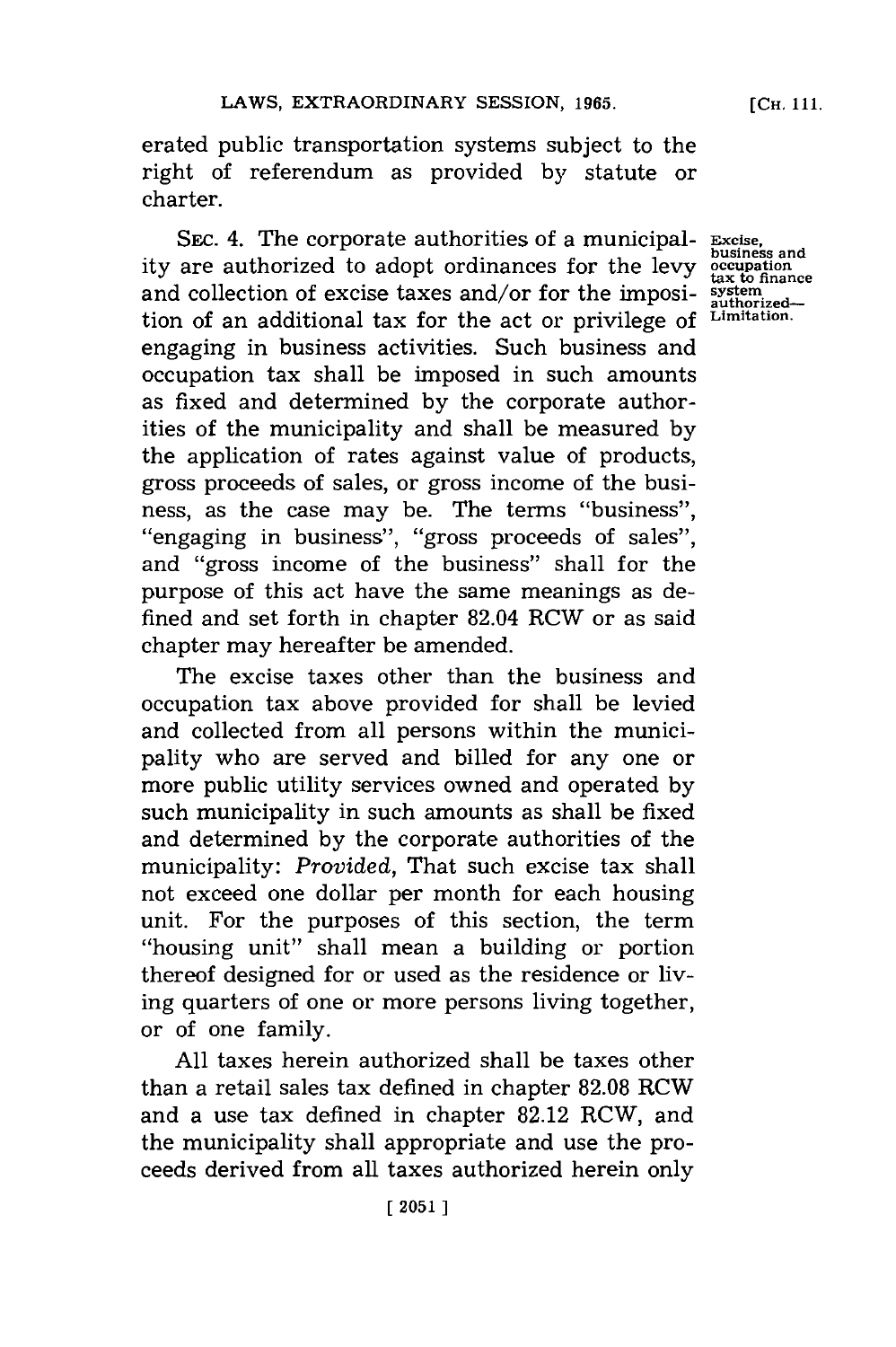for the operation, maintenance and capital needs of its municipally owned or leased and municipally operated public transportation system.

**Municipal transportation systems. Tax-Billing and collecting -Identification.**

**Tax not income, earnings or revenue of system.**

**Leased system-Limitation on price if pur- chase con- templated.**

 $\overline{1}$ 

**Referendum on ordinances implementing act.**

SEC. **5.** The tax levied under the provisions of section 4 of this act shall be billed and collected at such times and in the manner fixed and determined **by** the corporate authorities in an ordinance levying the tax: *Provided,* That the tax shall be designated and identified as a tax to be used solely for the operation, maintenance, and capital needs of the municipally owned or leased and municipally operated public transit system.

**SEC. 6.** No funds derived from any tax levied under the provisions of this act shall, for any purpose whatsoever, be classified as or constitute income, earnings, or revenue of the public transportation system for which the tax is levied nor of any other public utility owned or leased and operated **by** such municipality; nor shall such funds constitute or be classified as any part of the rate structure or rate charged for the public utility.

SEC. **7.** In the event the corporate authorities of any municipality during the term of a lease or any renewal thereof of a public transportation system desire to purchase the said system, the purchase price shall be no greater than the fair market value of the said system at the commencement of the lease.

**SEC. 8.** Nothing contained in this act nor the provisions of any city charter shall prevent a referendum on any ordinance or action adopted or taken **by** any municipality under the provisions of this act.

**Severability.**

**SEC. 9.** If any provision of this act, or its application to any person or circumstance is held invalid,